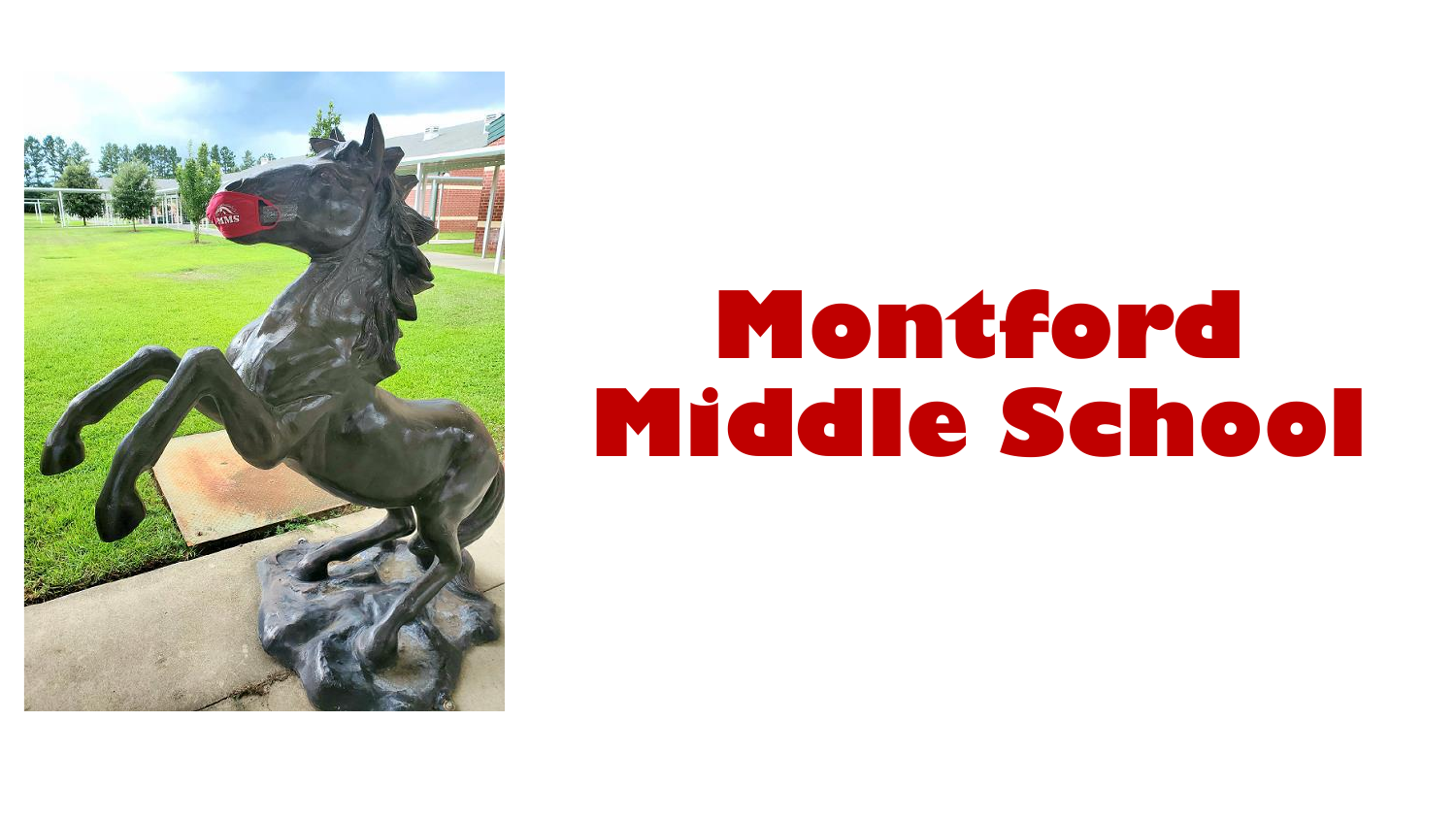# **Important People to Know**

- Lewis Blessing Principal
- Rebecca Shultz AP Grades, Curriculum, Celebrations, ESE, Guidance, SEL
- [Stacy](https://chrome.google.com/webstore/detail/bitmoji/bfgdeiadkckfbkeigkoncpdieiiefpig) Stallworth AP Discipline, Attendance, Transportation
- Dan Molinaro Dean of Students (Referrals)
- Tiffany Ward Testing Coordinator, 504 Coordinator, Academic Dean
- Susan Fowler 6<sup>th</sup>/7<sup>th</sup> Guidance Counselor, SEL Coordinator, ESOL Coordinator
- Alexandra Long 7<sup>th</sup>/8<sup>th</sup> Guidance counselor, ESE Coordinator
- Jennifer Day Nurse
- Lori Hager Registrar/Attendance
- Ricky Jugger Cafeteria Manager
- Tracy Blomeley/Marty McDonald Front Desk
- Deputy Halligan School Resource Deputy
- Monica Scott Activities Director
- Andrew Keltner Technology Coordinator

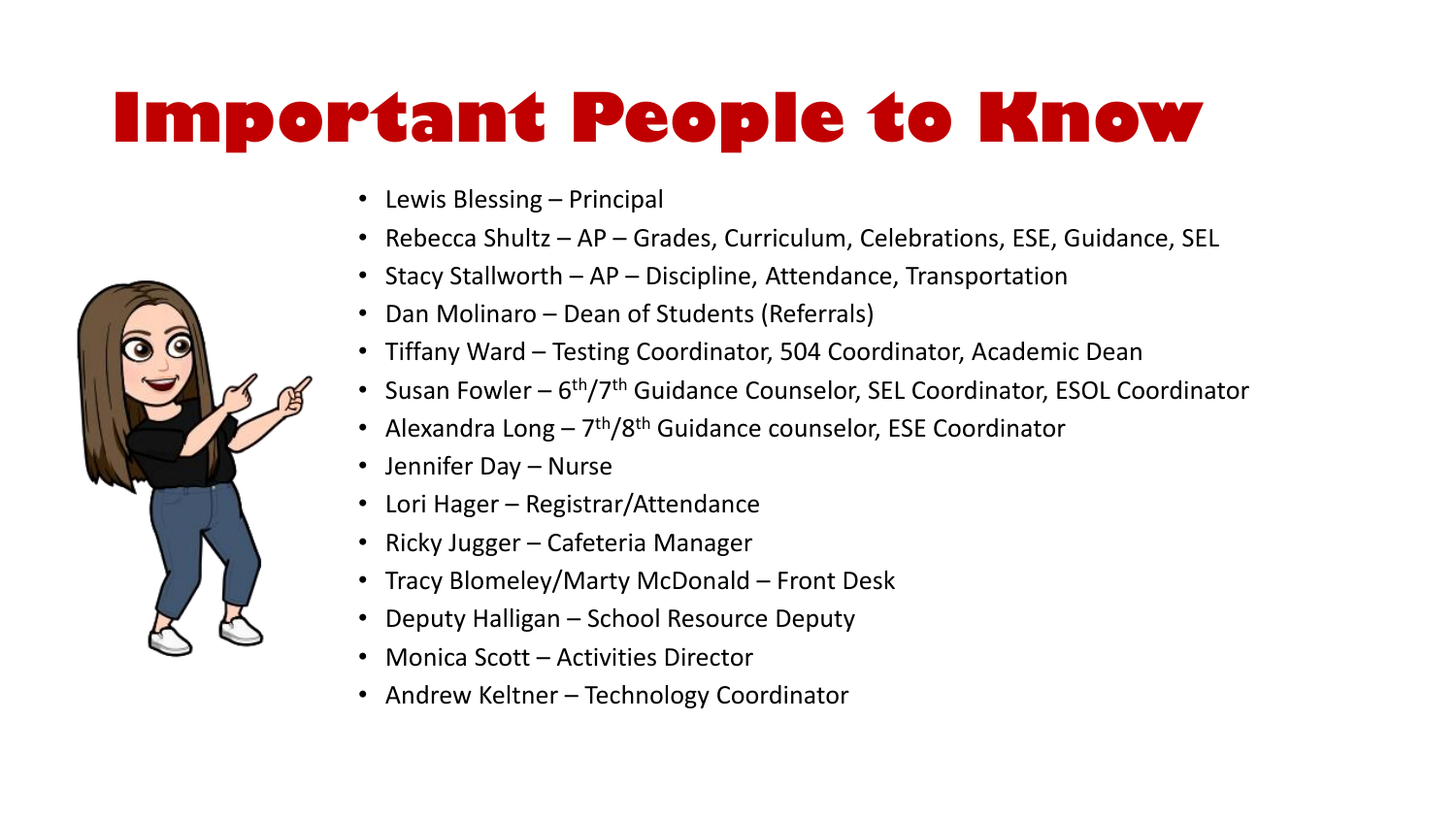# **Our Website**

- Landing Page
	- Important upcoming dates
	- Bigger things happen
- About Us
	- Important Docs
- Academics
	- Departments, Electives, Celebrations, etc
- Activities and Athletics
- Faculty and Staff

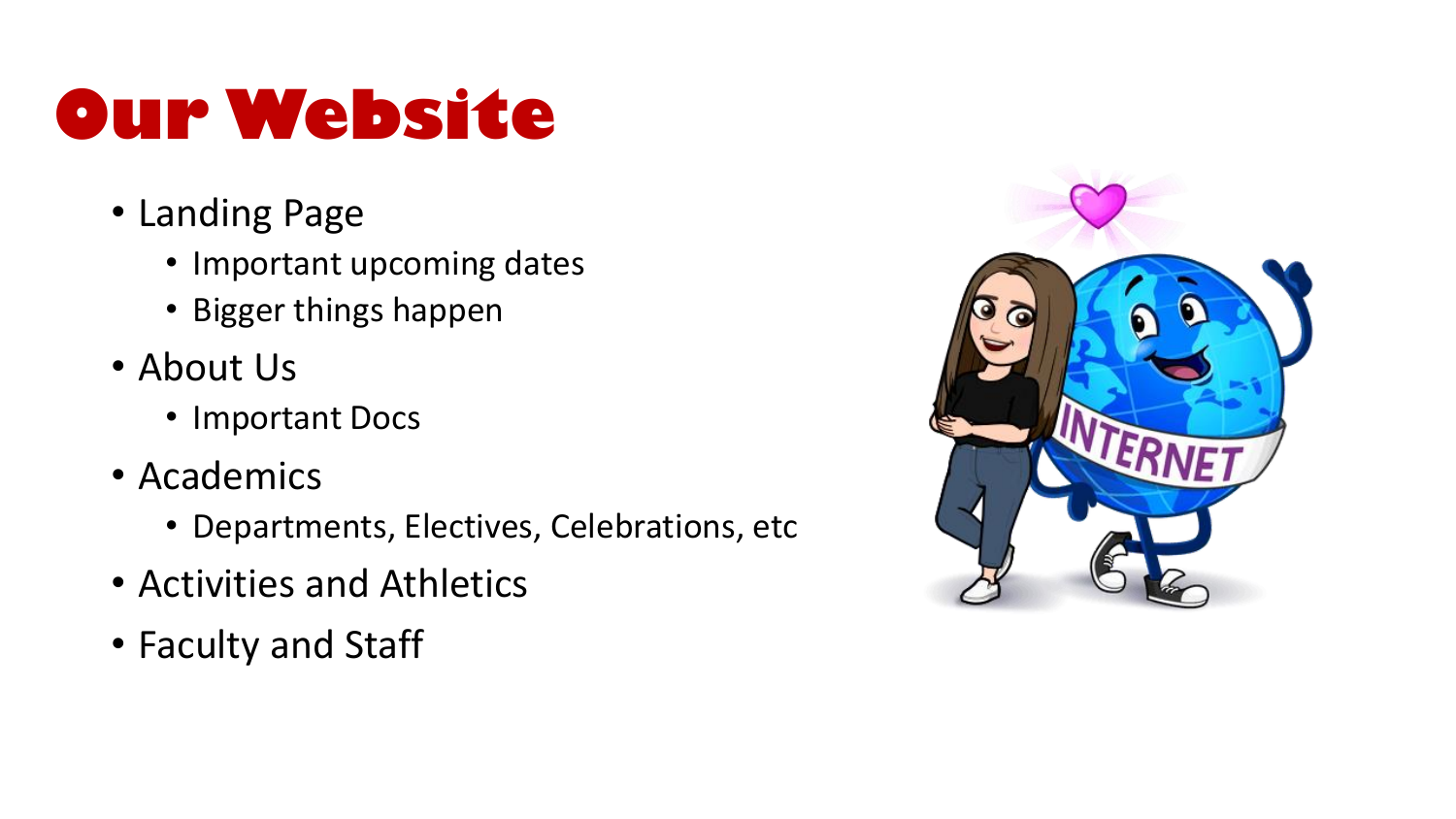# **Technology**

- Chromebooks back and forth daily
- Canvas Curriculum house (see website to add yourself as an observer next school year)
- FOCUS Student information system, official grades, etc.
- Communication to teachers/faculty/staff should be t[hrough our](https://chrome.google.com/webstore/detail/bitmoji/bfgdeiadkckfbkeigkoncpdieiiefpig)  email… NOT Canvas or FOCUS messages.

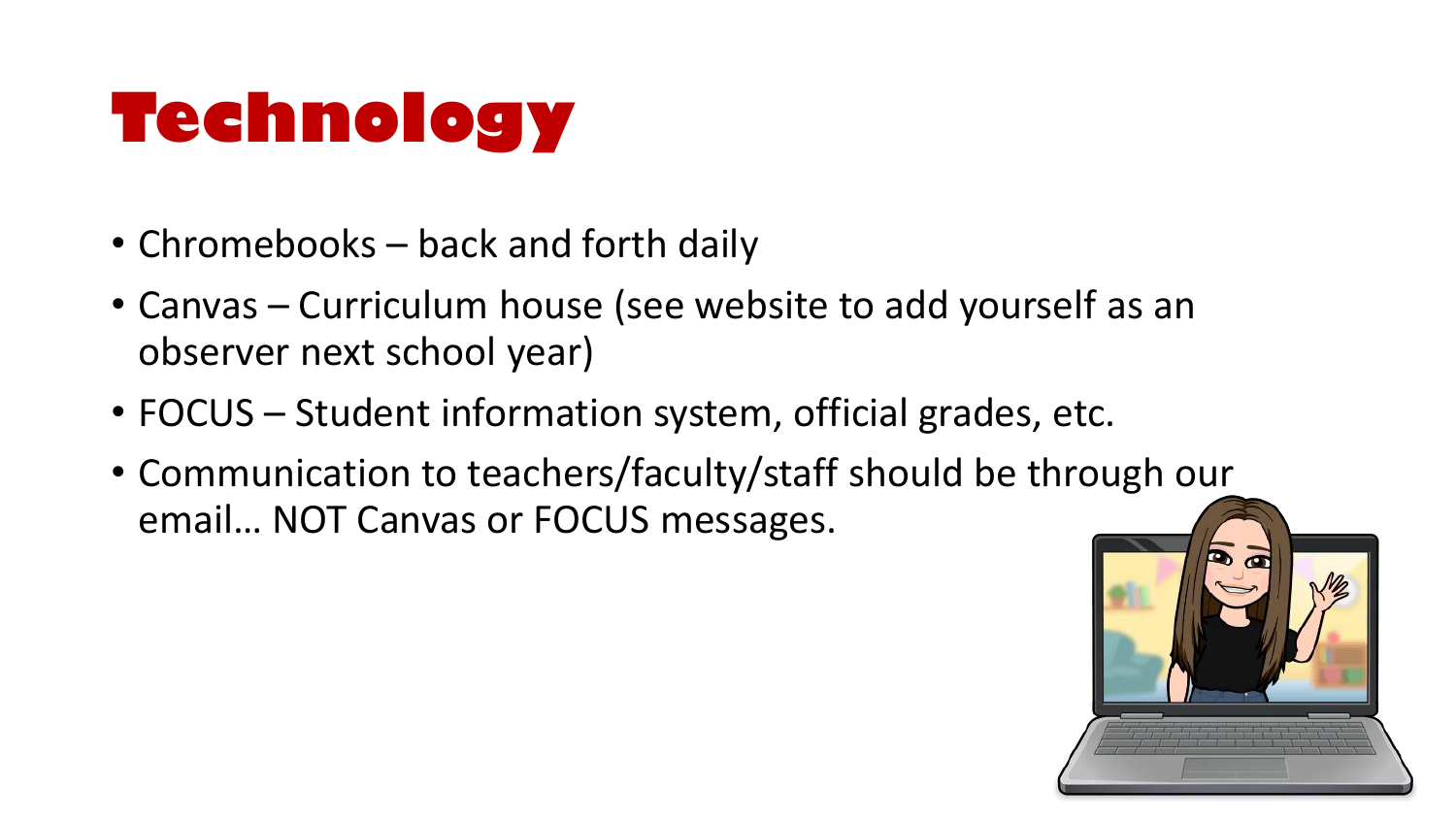

- Video Tour
	- <https://www.youtube.com/watch?v=Zs00wgVmb28&t=9s>
- First Tuesday of the Month
	- Contact Ms. Fowler [fowlers@leonschools.net](mailto:fowlers@leonschools.net)

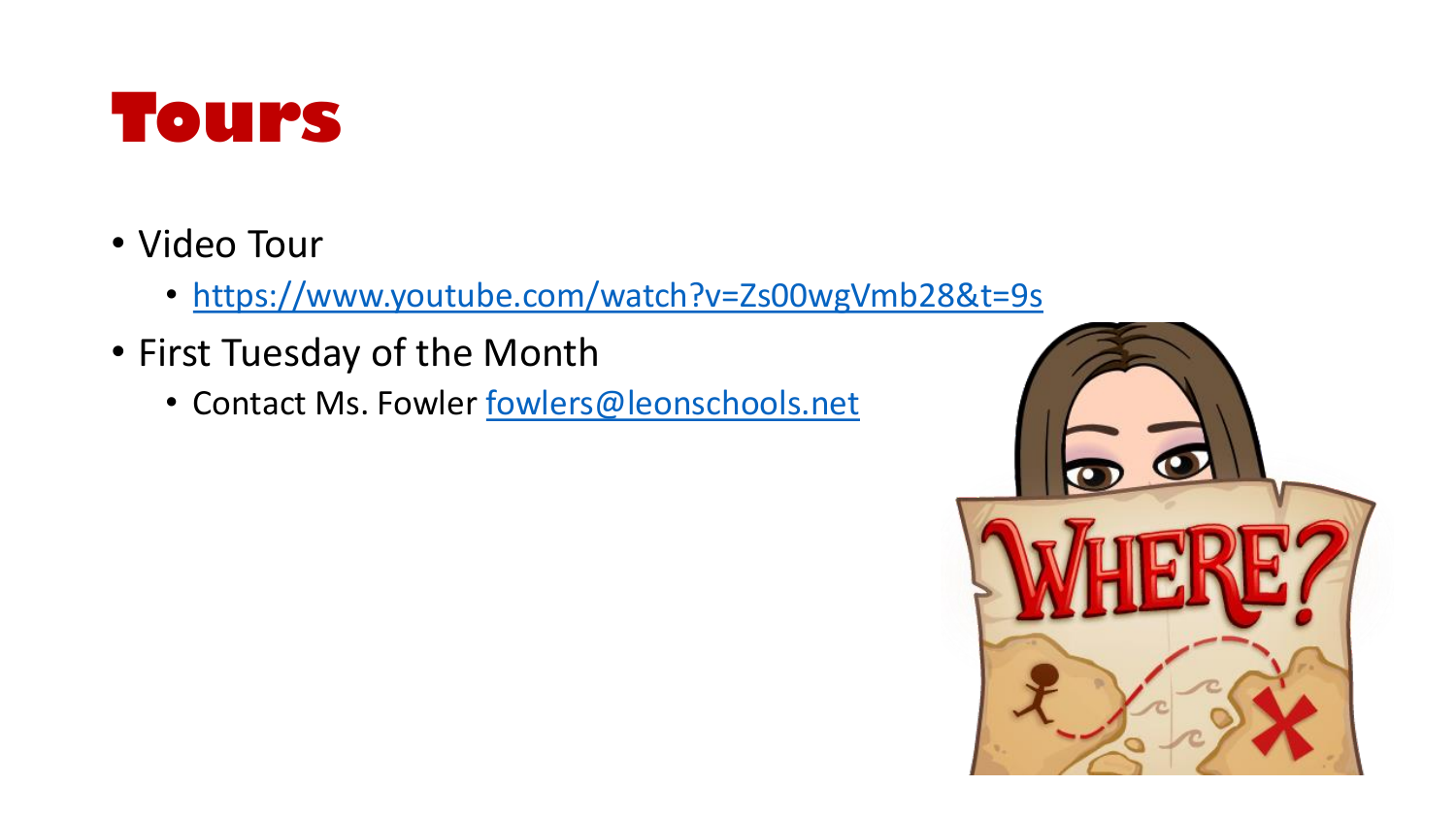

- Always start with a Parent Conference scheduled through the Guidance office.
- Before school teacher help
- Mental Health Counselor New Horizons
- MTSS Team

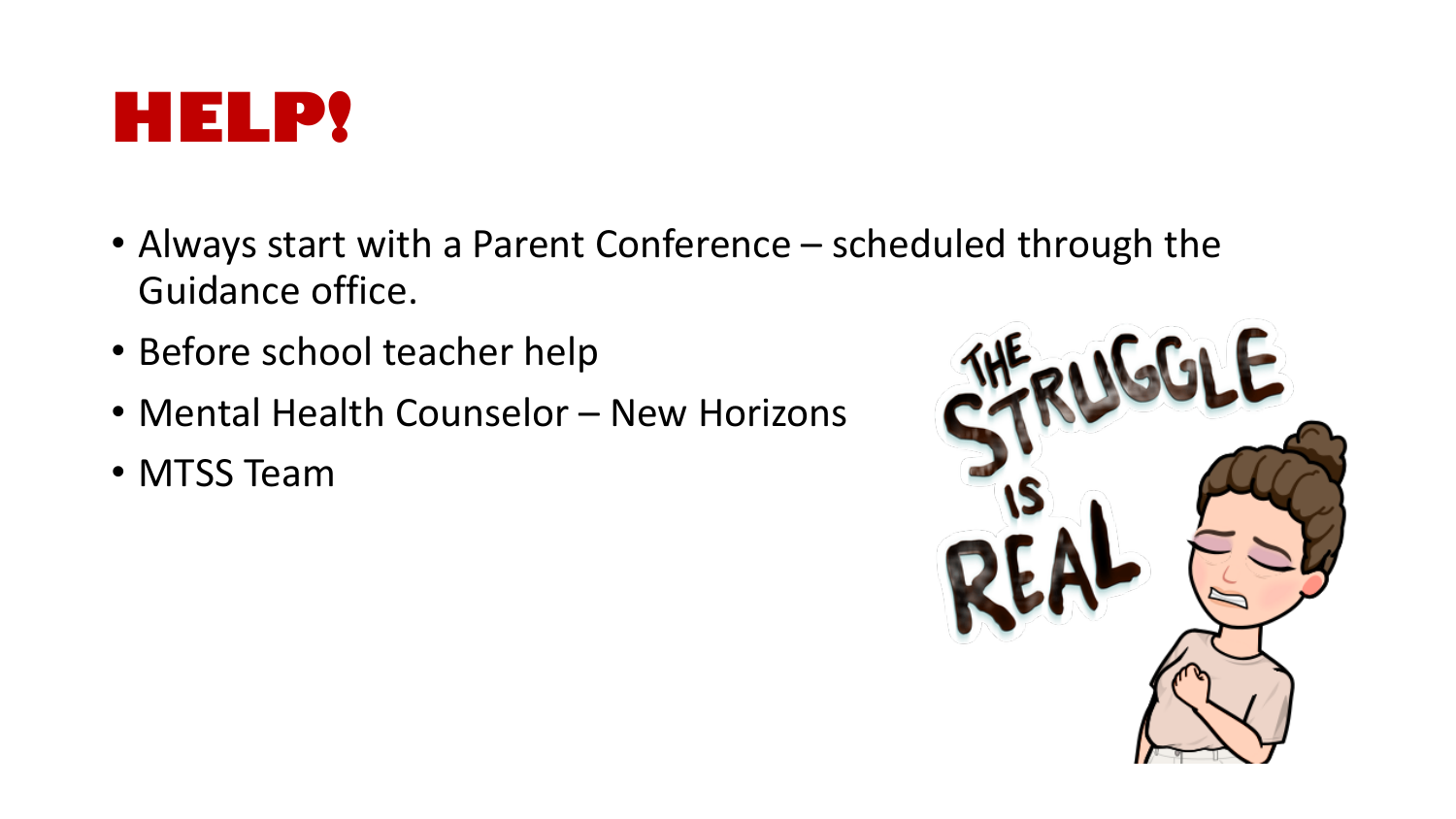# **Making of a Mustang Summer Camp**

- July  $25^{th}$  July  $28^{th}$
- 9am 11:45am
- \$100 per child
- Contact Ms. Drew [drewj3@leonschools.net](mailto:drewj3@leonschools.net)
- See the campus before school starts, make new friends, meet teachers and staff, have some fun!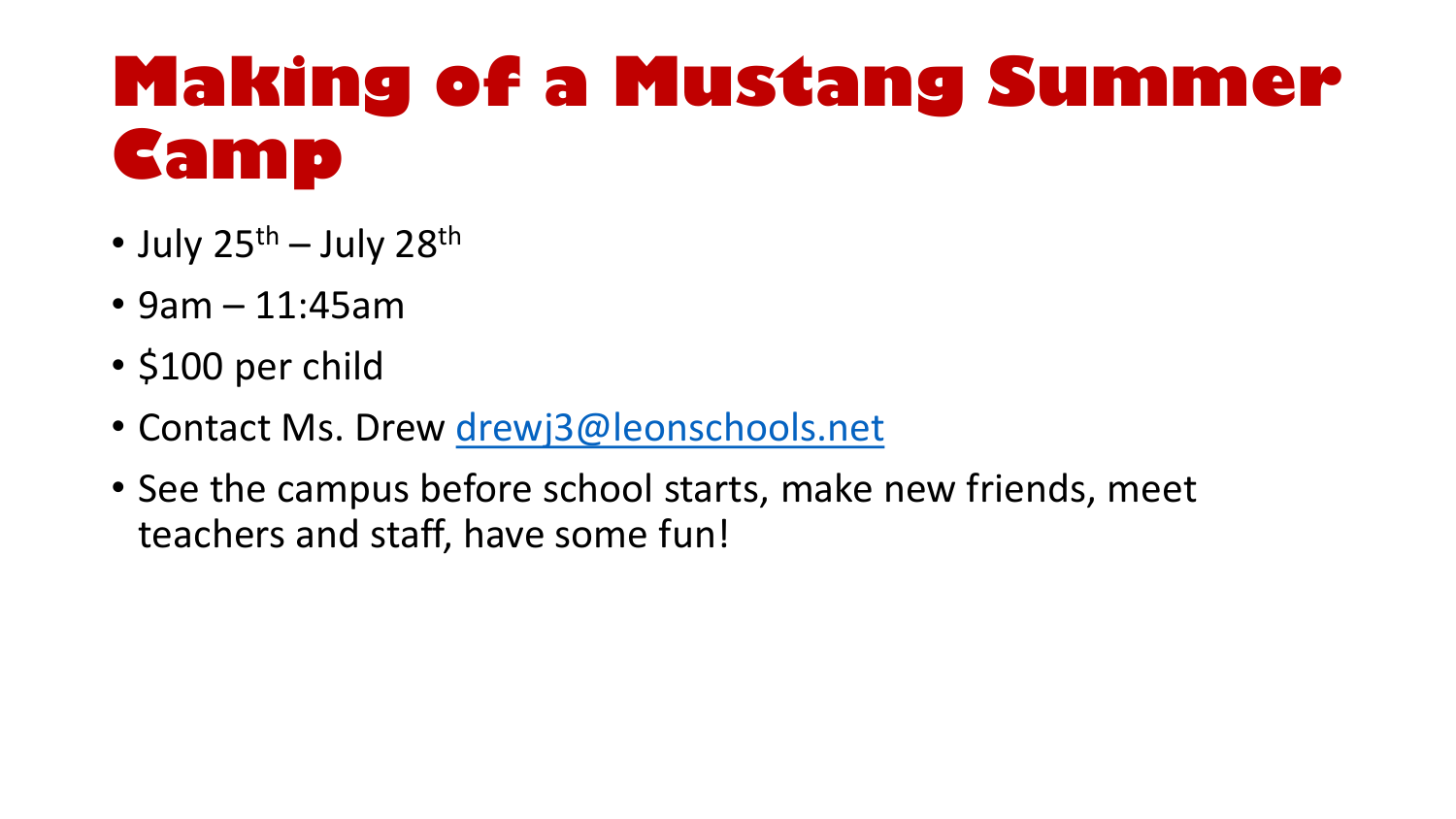### **Attendance**

• Email MMS Attendance@leonschools.net for attendance concerns or to get your absences excused.

#### **Dismissal**

- Does your student need to ride the bus home with a friend? Email Ms. Blomeley and Mr. McDonald at the front desk to get a bus pass.
- Car Riders we do not check ID's or pick-up tags. We do not need to know if your student is riding home with someone different that day. Your student needs to know who is safe to go home with.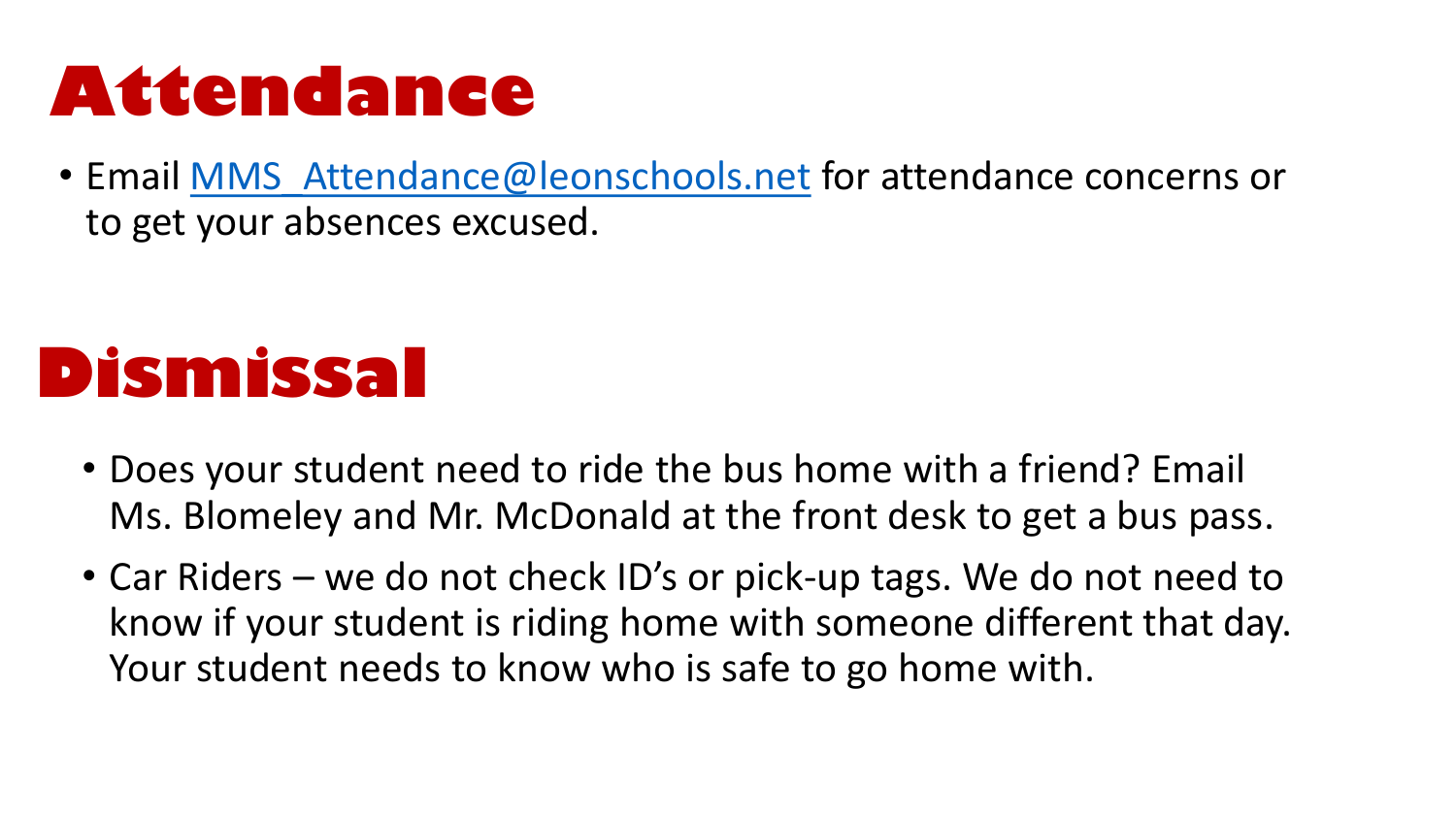

- Contact Amy Mitchell, current PTSO President
- [MONTFORDPTSO@gmail.com](mailto:MONTFORDPTSO@gmail.com)
- Volunteers
- Officer Positions

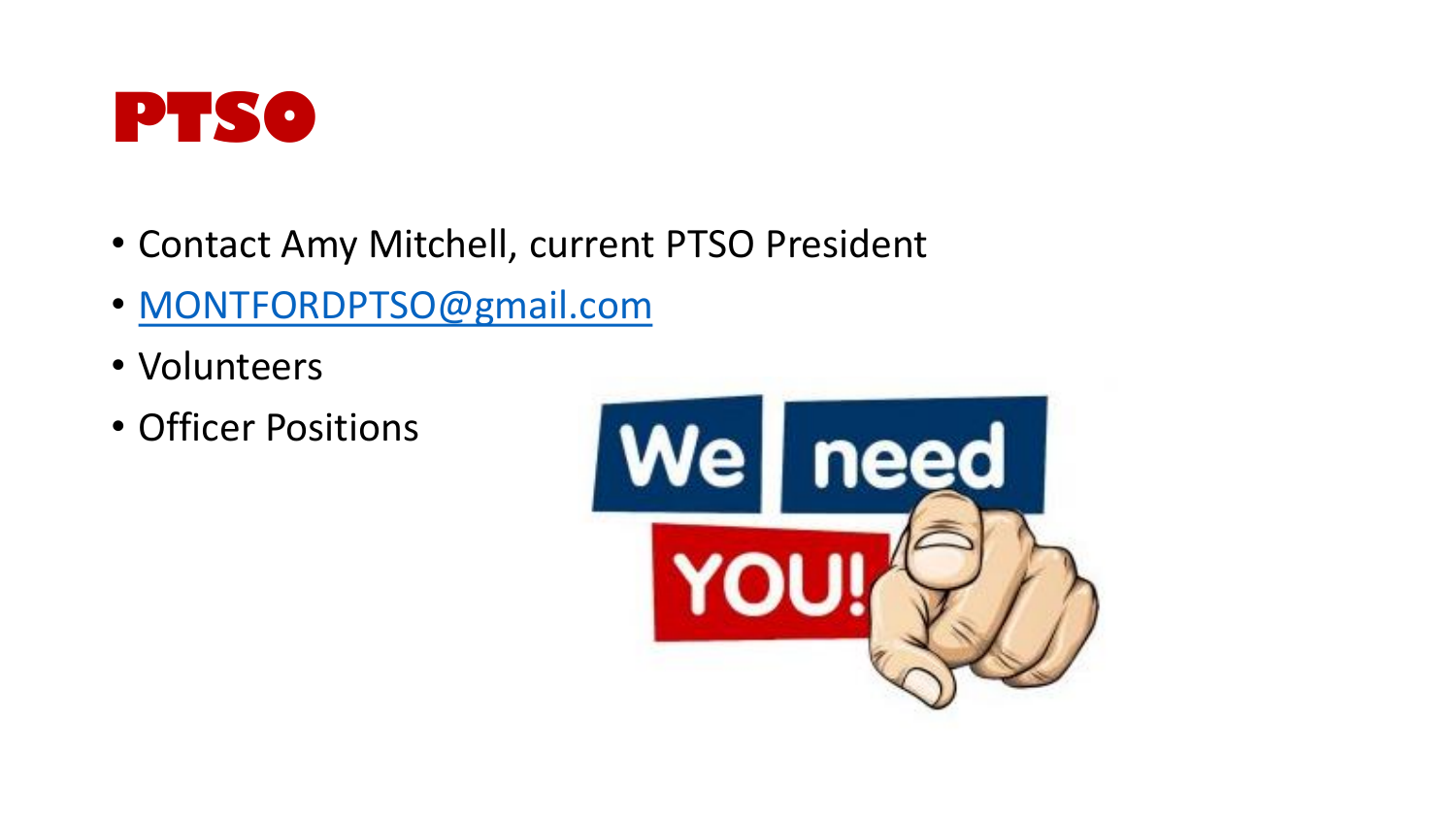# **Treat Trolley**

- Report Cards Celebrations
- Mighty Mustang
- Spirit Days





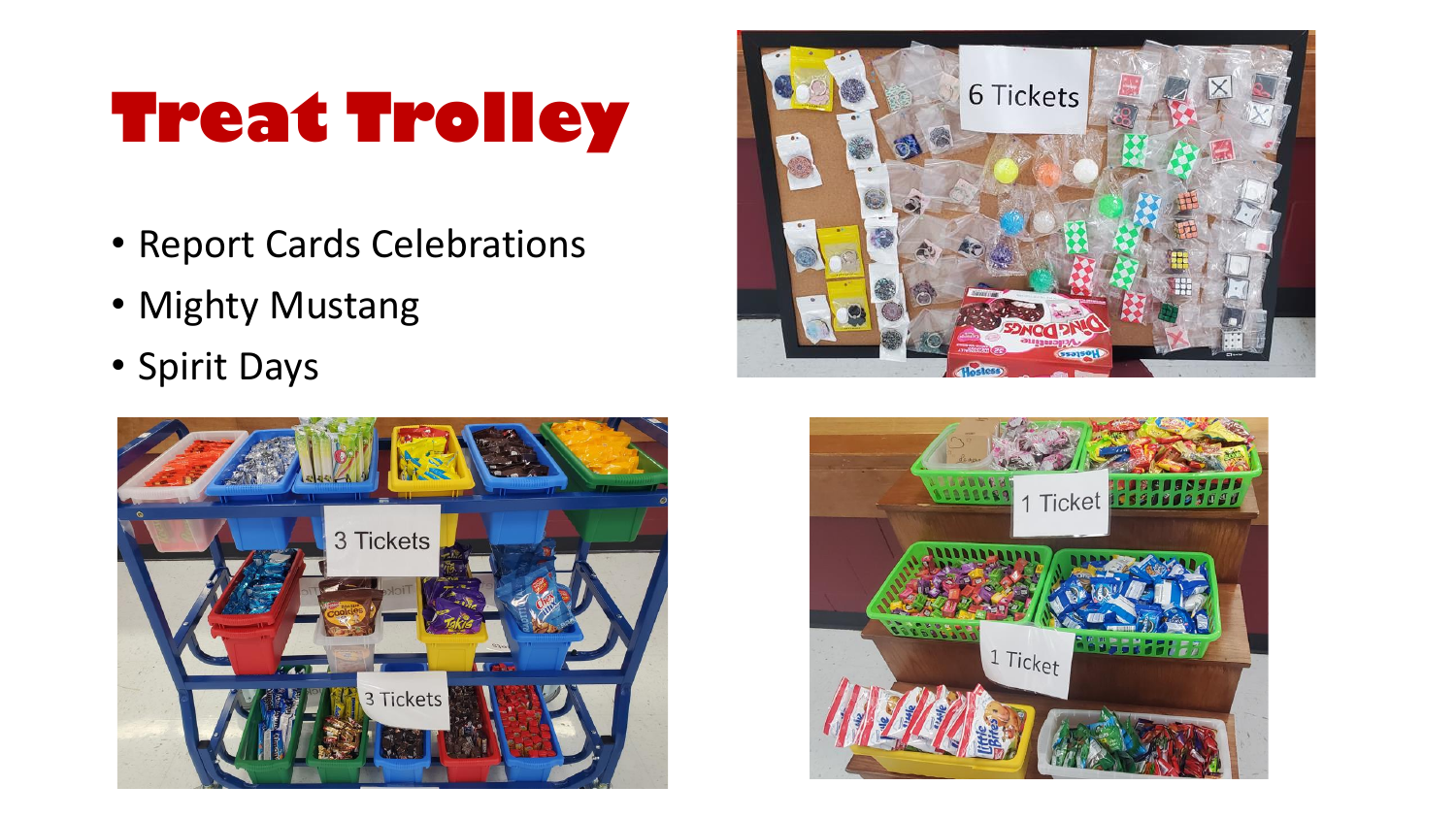# **How do you get involved in Clubs or Sports?**

- Sports need a 2.0 GPA to play. You need to try out and make the team. There are announcements on the website, listserv, and on the school news when a sport is having try outs.
- Clubs anyone can join a club! Just show up! They meet before school at 8:45am. Their meeting days are on the website and posted on the school news. If there is a club you would want to start that we don't already have, all you have to do is ask a teacher to sponsor it!
- You can join more than one sport or club at the same time.

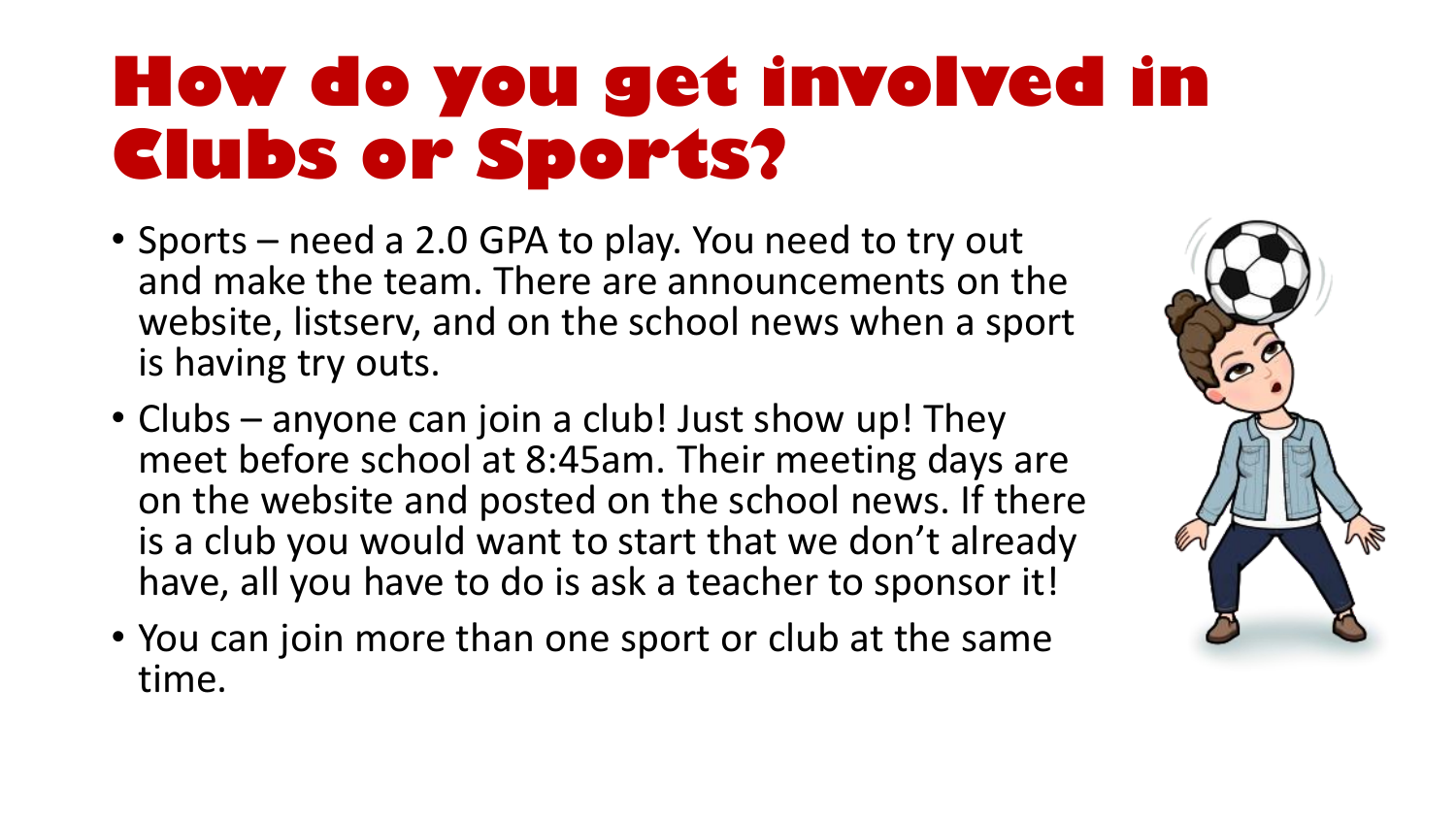#### **State Testing**

- FSA Writing (First week of April)
- FSA Reading
- FSA Math (or Algebra EOC/Geometry EOC based on course enrollment)
- Civics 7<sup>th</sup> grade (or out-of-state 8<sup>th</sup> graders)
- Science 8<sup>th</sup> grade only (or Bio EOC based on course enrollment)
- Progress Monitoring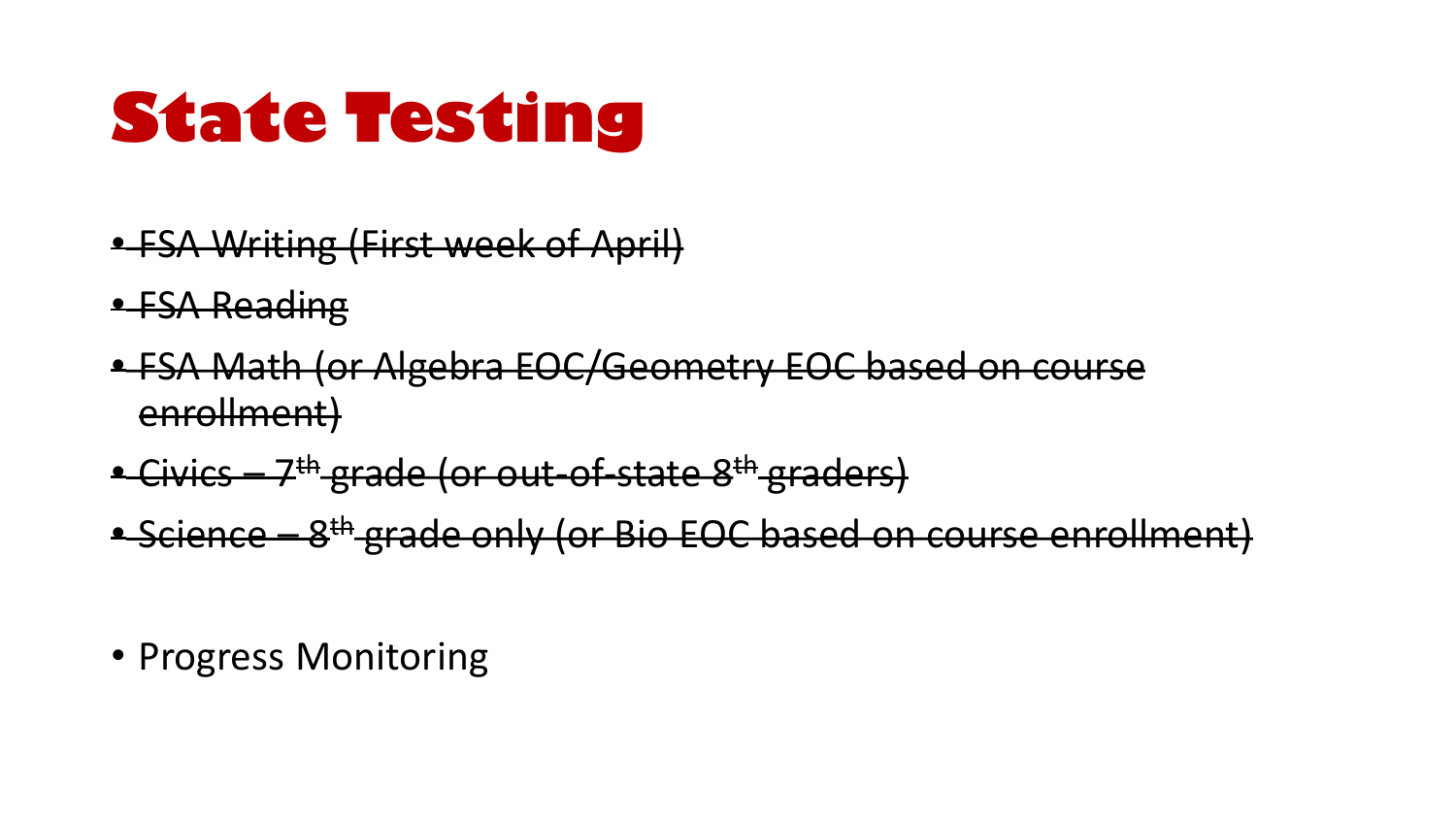# **Required Training**

- Sexual Harassment
- Anti-Bullying
- Teen Dating
- Substance Abuse
- Human Growth and Development
- Human Trafficking
- Suicide Prevention
- **SEL Days**  Social and Mental Health (anxiety, depression, etc.)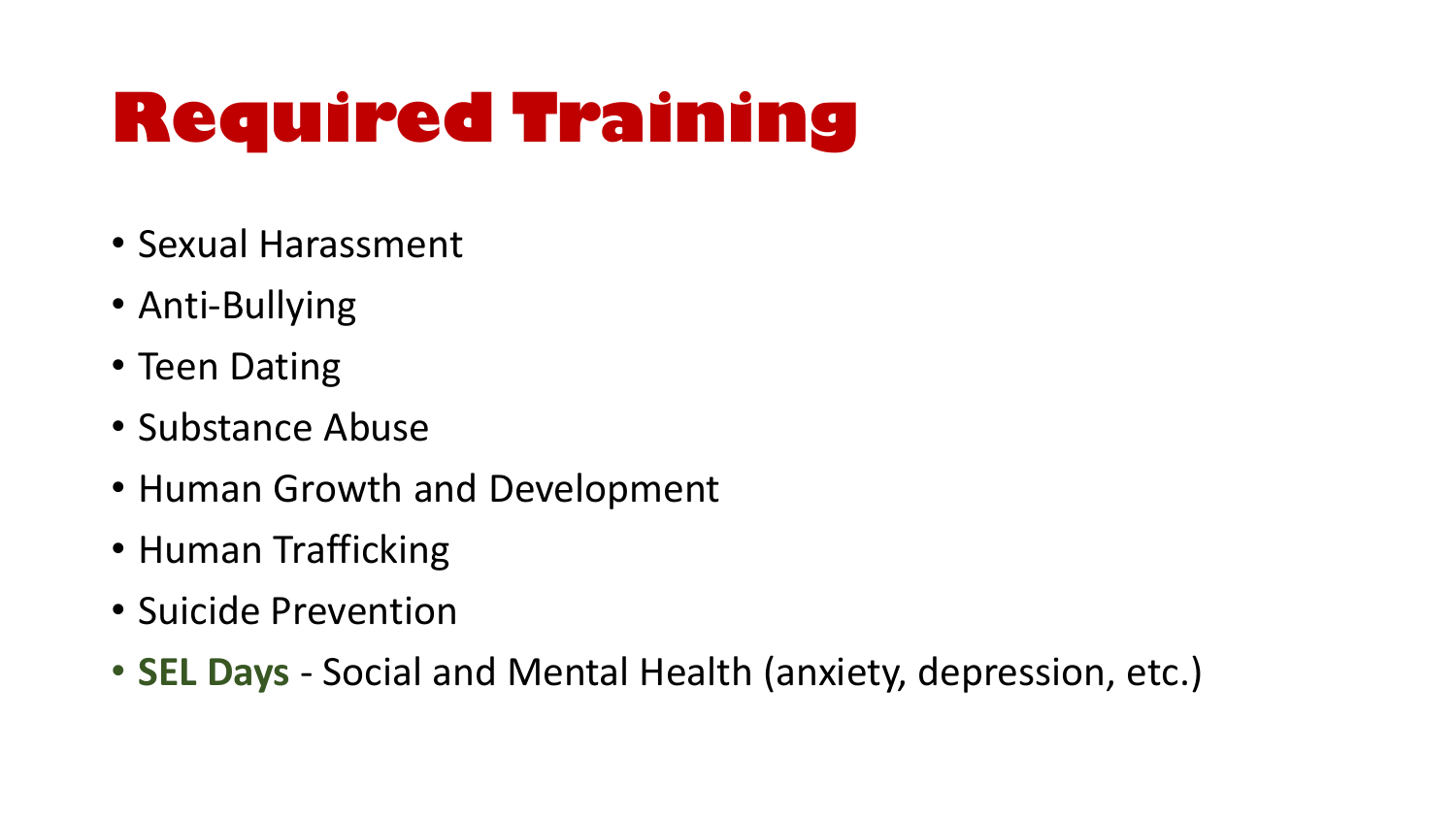# **Promotion Requirements**

- To get promoted out of middle school, your student needs to earn 3 credits in each of the four core classes (Math, Science, Language Arts & History).
- To earn a credit, you must earn a total of 4 quality points, and one point must be earned in the 3<sup>rd</sup> or 4<sup>th</sup> nine weeks.
	- $A = 4$  pts
	- $\bullet$  B = 3 pts
	- $C = 2$  pts
	- $\bullet$  D = 1 pt
	- $F = 0$  pts

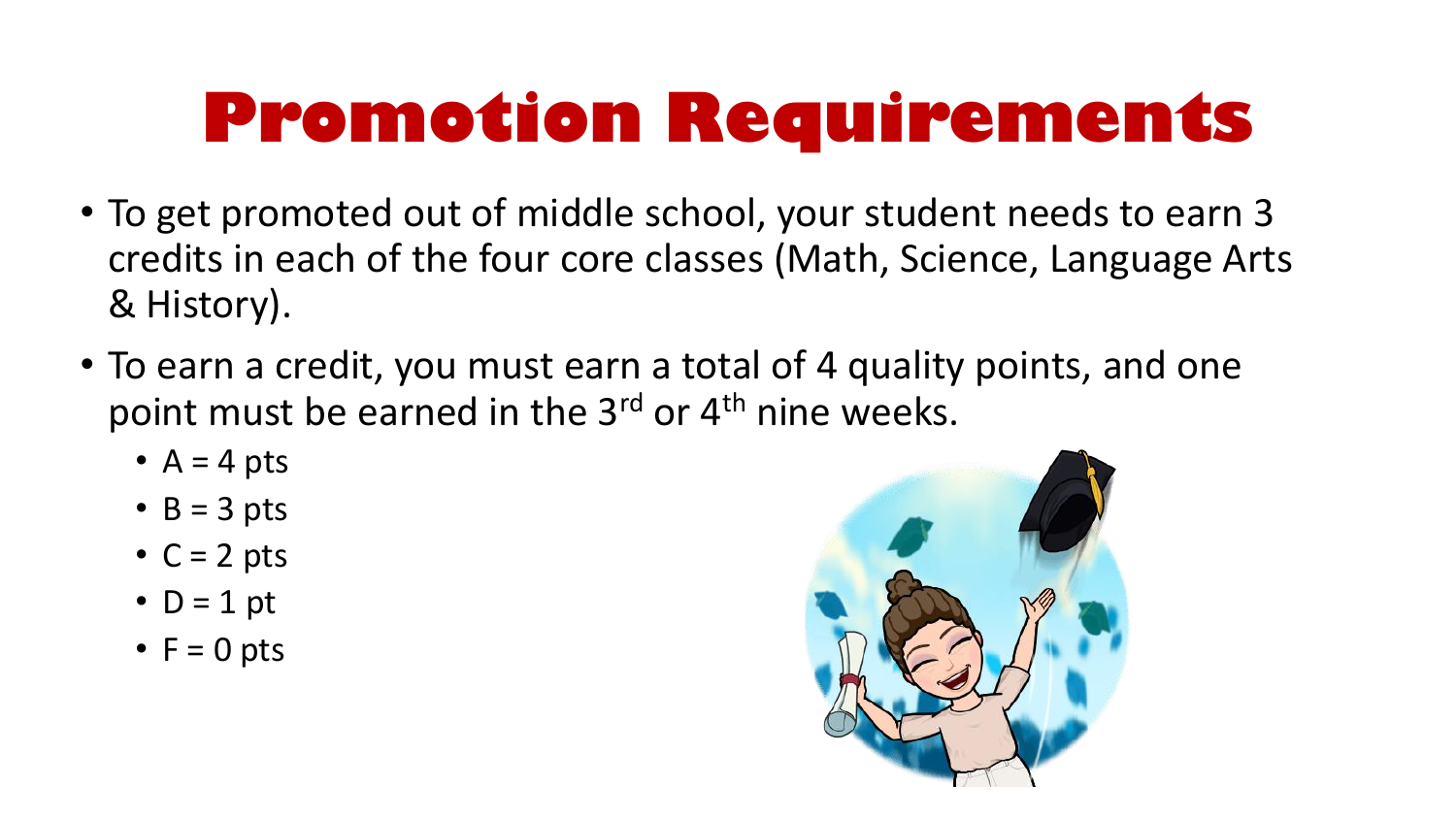# **How the Day Looks**

- Supervision  $-8:45$ am  $-4:15$ pm
	- Before/After school program
- Late Bell Rings at 9:30am, dismissed at 3:50p[m](https://chrome.google.com/webstore/detail/bitmoji/bfgdeiadkckfbkeigkoncpdieiiefpig)
- 6 classes, 5 minutes transition
- 25 minute lunch based on  $3<sup>rd</sup>$  period building
- Clubs/Practice are usually before school
- No Lockers
- PE has lockers to store items and has private stalls to dress out

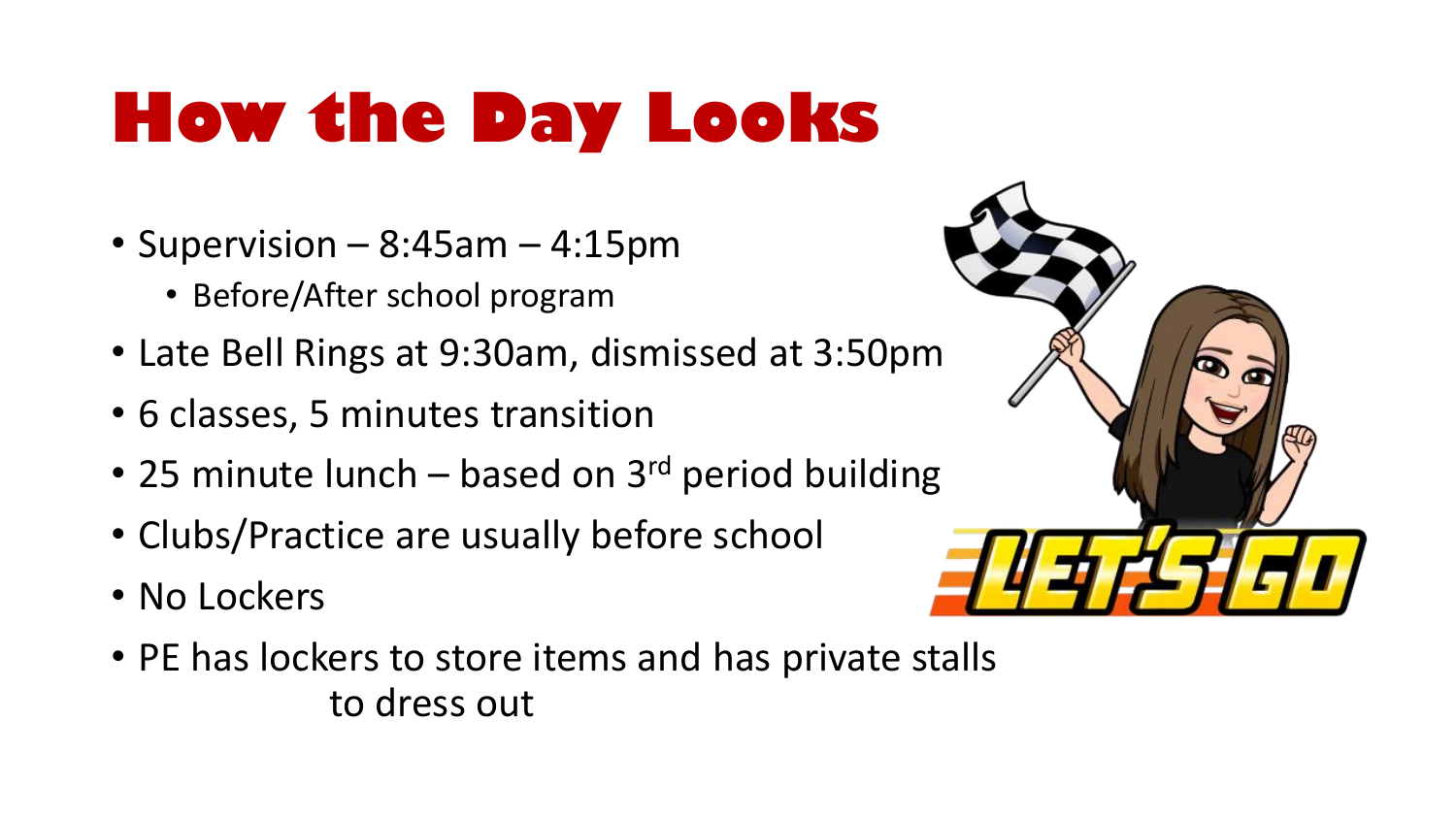## **Schedule**

- 6 classes with 6 different teachers
- 4 classes are your core classes Language Arts, Math, Science & History
- 3 Different Levels of core classes General, Advanced or Gifted Classes must be gifted to be in gifted classes
- High School credit Math and Science classes for  $7<sup>th</sup>$  and  $8<sup>th</sup>$  graders do not need to be gifted to qualify
- 2 classes are electives you can pick!
- One semester of PE is required, but you can take PE all year.
- Number ALL elective choices on your course request form.
- You do not always get your top choice!!
- Turning in your course request first, does not give you a better chance of getting your top electives.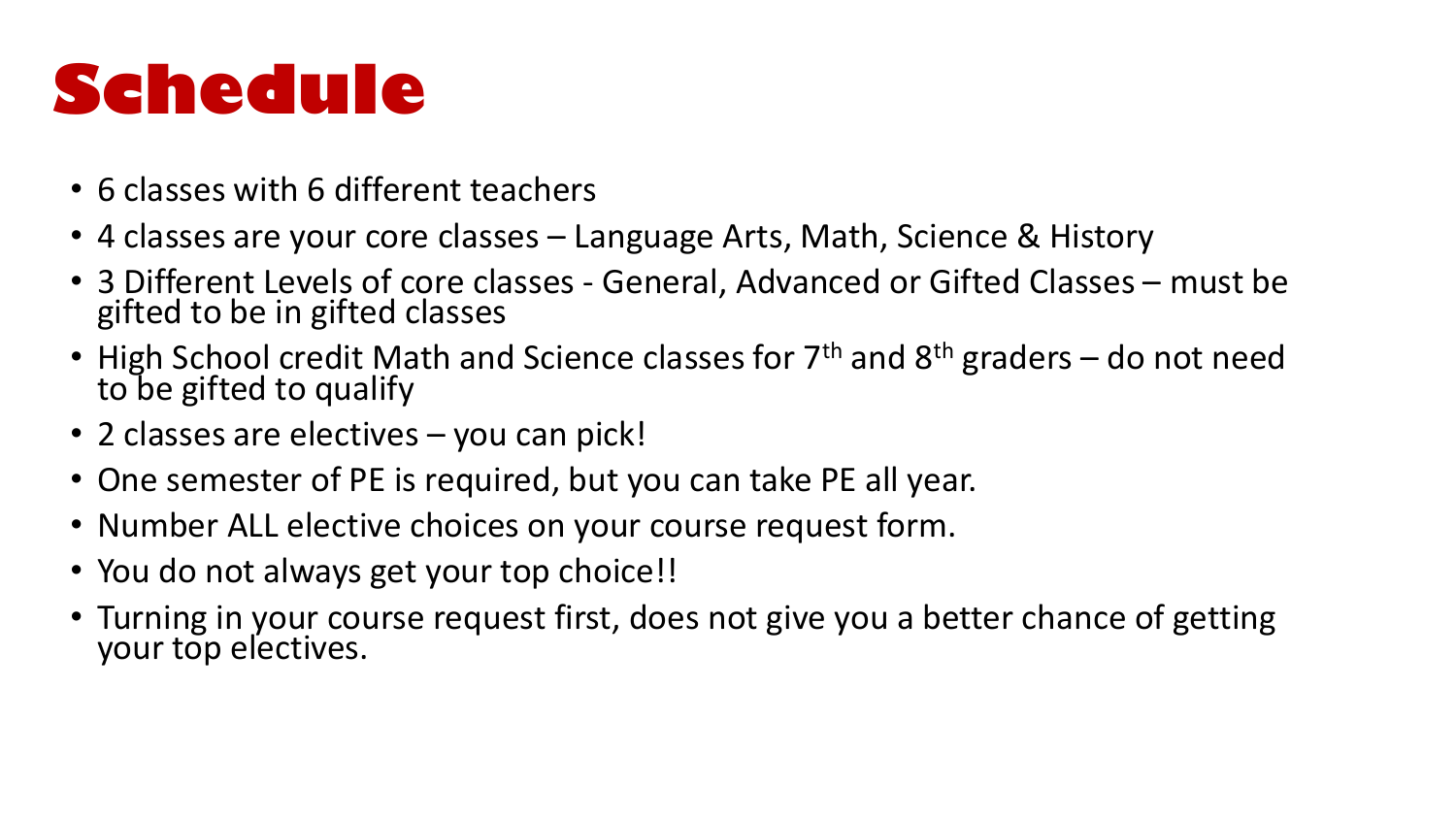# **Elective Choices**

#### • **6th Grade Choices**

- PE (one semester or all year)
- Art (one semester only)
- Spanish (one semester only- NOT HS credit)
- Chorus
- Band
- Orchestra
- Agriculture
- Yearbook (must apply Ms. Bell bellj@leonschools.net)

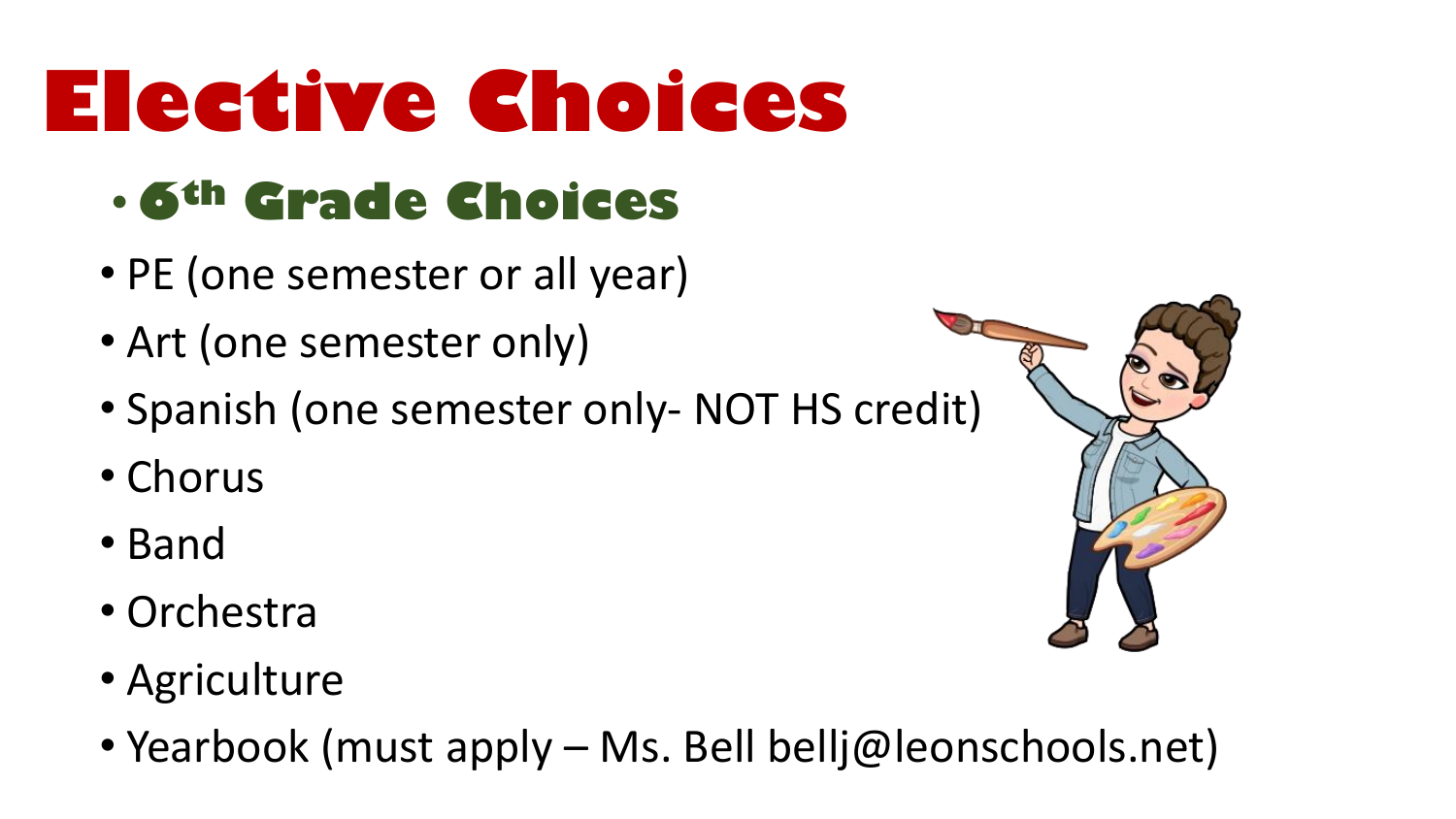# **Course Request Form**

Number ALL choices #1 through #8. Your #1 option must come from the first row including PE. Each option lasts the full school year.

| <b>PE Full Year</b> | <b>PE/Art</b>   | PE/Spanish  |
|---------------------|-----------------|-------------|
| _Art/Spanish        | <b>Chorus 1</b> | Agriculture |
| <b>Band 1</b>       | Orchestra 1     |             |

\*You may include Yearbook as an option ONLY if you have applied with Ms. Bell Yearbook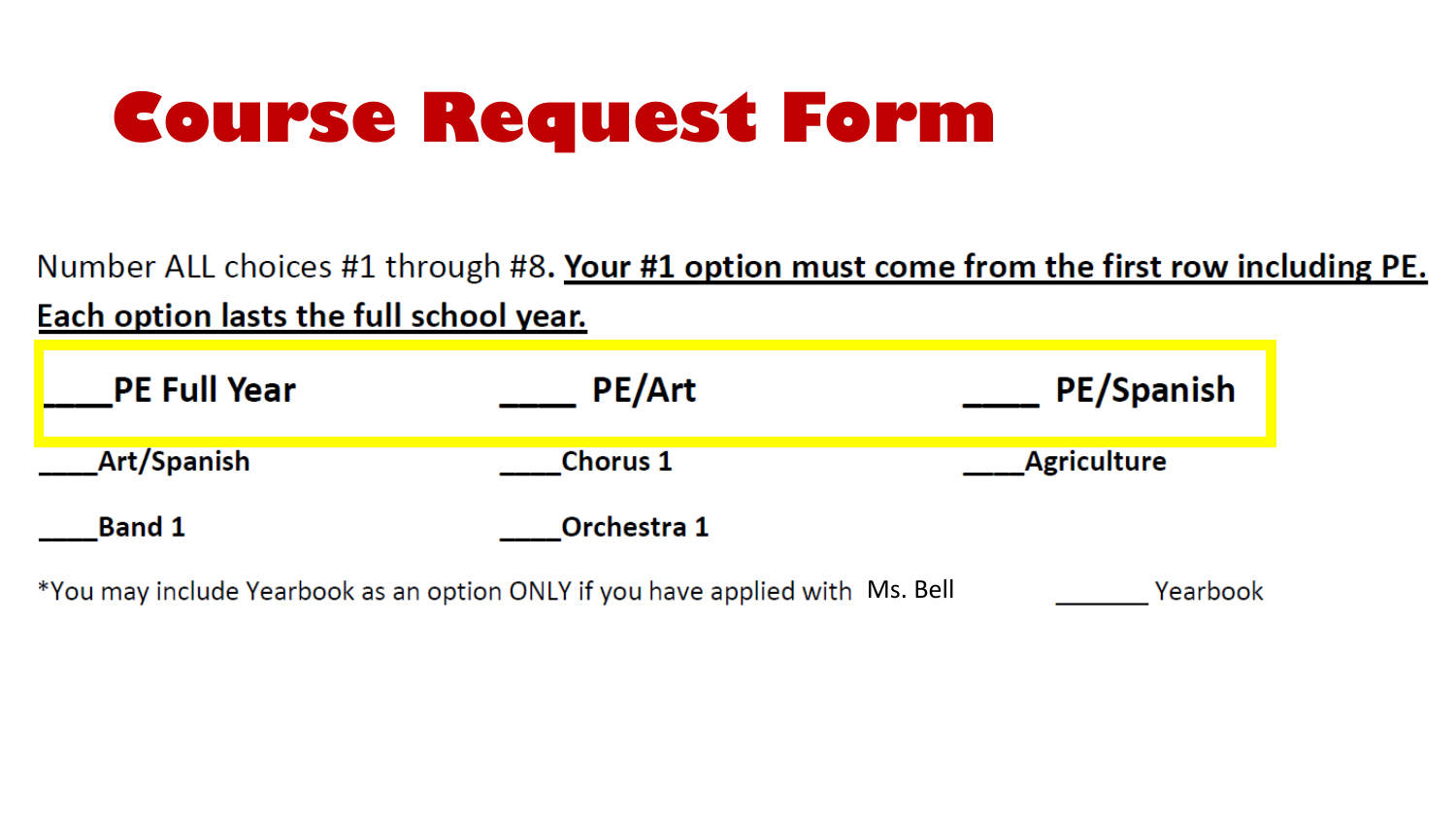# **Elective Choices 7th & 8th Grade Choices**

- Chorus **Band**
- Orchestra **Drama** Drama
- Art Adobe
- Digital Tools Yearbook
- Art for High School Credit
- Music Theatre for High School Credit
- Spanish 1 and 2 for High School Credit (you do not have to take the 6<sup>th</sup> grade Spanish to take Spanish 1 in 7<sup>th</sup> or 8<sup>th</sup> grade)